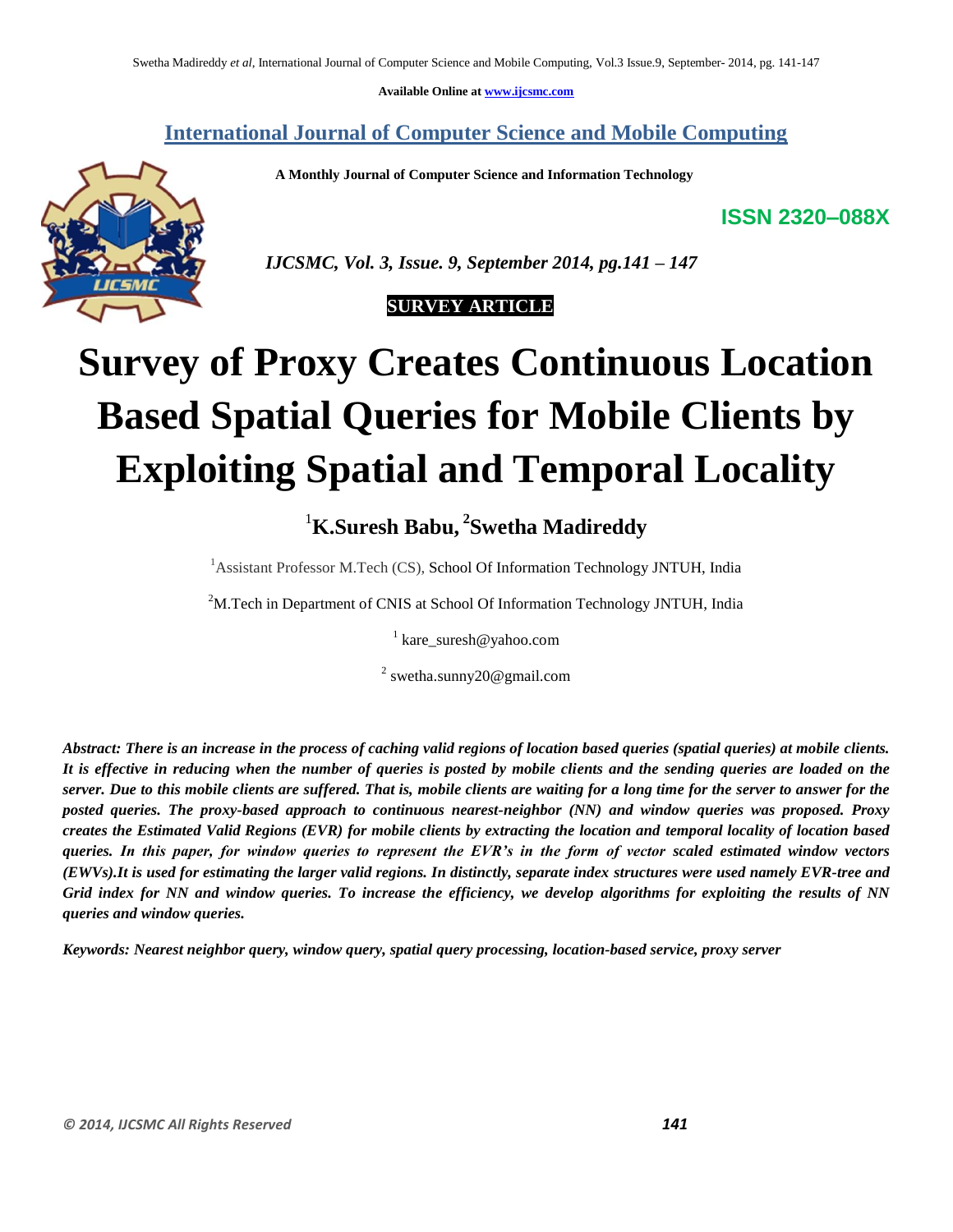#### **I. Introduction**

Location-based services (LBS) are a general class of computer program-level services used to include specific controls for location and time data as control features in computer programs.LBS is an information service and has a number of uses in social networking today as an entertainment service, which is accessible with mobile devices through the mobile network and which uses information on the geographical position of the mobile device. LBS can provide helpful information regarding public transportation, route options, weather forecasts, and location of hospitals, restaurants, police stations, tourist attractions, landmarks, petrol pumps, ATMs etc. According to spatial constraints, spatial queries can be divided into several categories including nearest neighbor (NN) queries and window queries. An NN query is to discover the closest data object with respect to the location at which the query is issued. For example, a user may launch an NN query like "show the nearest restaurant with respect to my current location." a window query is to find all the objects within a specific window frame. The existing system is based on naïve method. The naive method answering continuous spatial queries is to submit a new query whenever the query location changes. The naïve method is capable to provide correct results, but it has the following limitations:

High power consumption and heavy server load. Another one is, when the number of queries increases, the average waiting time of clients becomes longer. In this, VR computation requires extra I/O and computational cost. It is not suitable for large LBS server.

In this paper, we proposed a proxy-based approach to continuous NN and window queries in mobile environments. The proxy imposes upon spatial and temporal locality of spatial queries to create EVRs of NN and window queries. We introduced new EVR creation and extension algorithms for NN queries, enabling the proxy to build effective EVRs efficiently. The devised algorithms make the proxy achieve high performance even when the cache size is small. We also propose to represent EVRs of window queries in the form of vectors, called estimated window vectors, to achieve larger estimate region.

#### **II. Related Work**

Location-Dependent Information Services

Location-Dependent Information Services (LDISs) are an important class of context-aware applications. They answer location-related queries, where a location is either explicit or implied. These services emerged from advances and convergence in high speed wireless networks, personal portable devices, and location-identification techniques. In [1],DikLun Lee, Jianliang Xu, and Baihua Zheng, proposed location-dependent information access in a mobilepervasiveenvironment, in particular in a cellular mobile system, and present new research issues arising from ondemand access,broadcast, and data caching. The geometric model's main advantage is its compatibility across heterogeneous systems. The disadvantage is that it is not a sufficient method for finding the spatial queries.

In [2] Baihua Zheng, Jianliang Xu, Student Member, IEEE, and Dik L. Lee studied the issues of cache invalidation and cache replacement for location-dependent data under a geometric location model. They introduce a new performance criterion, called caching efficiency, and propose a generic method for location-dependent cache invalidation strategies. In addition, two cache replacement policies, PA and PAID, are proposed. There are two situations where validity checking is necessary: 1) the same query may be issued later when the client has moved to a new location; 2) a mobile Client may keep moving after it submits a query and the client may have moved to a new location when the response is returned if there is a long data access delay. The invalidation information can be utilized by cache replacement policies to enhance performance. The factor of data distance is sensitive to scope distributions, query patterns, and movement models. The disadvantage is that there is no frequent update of data objects.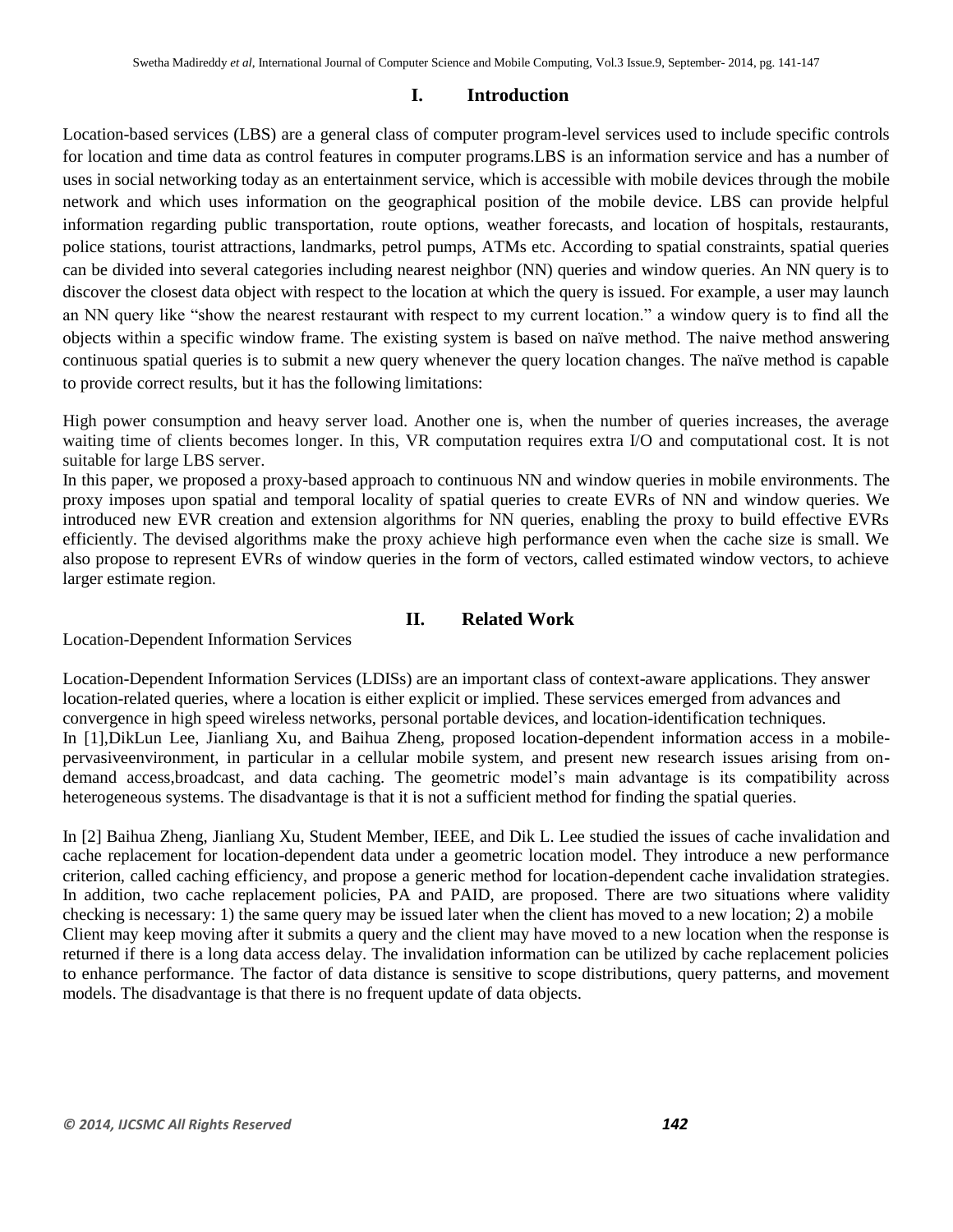#### Range-Monitoring Queries

Range queries have been studied extensively in geographic information systems (GIS), computer aided design (CAD), and other conventional database systems. In these systems, updates are infrequent and the database is relatively stable. In [3], Y. Cai, K.A. Hua, and G. Cao, proposed how to leverage heterogeneous mobile computing capability for efficient processing of real-time range-monitoring queries .The study shows that the new technique is many times better in reducing mobile communication and server processing costs. Provide accurate and real-time query results without requiring the constant location updates from mobile objects .It minimizes the mobile communication overhead. MQM is highly scalable. It requires high input and output computation.

In [4] B. Gedik and L. Liu proposed MobiEyes, Location monitoring is an important issue for real time management of mobile object positions. Significant research efforts have been dedicated to techniques for efficient processing of spatial continuous queries on moving objects in a centralized location monitoring system. Surprisingly, very few have promoted a distributed approach to real-time location monitoring. Most of the existing approaches for processing spatial queries on moving objects are not scalable, due to their inherent assumption that location monitoring and communications of mobile objects are controlled by a central server. The centralized approaches can suffer from dramatic performance degradation in terms of server load and network bandwidth.

In this they presented MobiEyes, a distributed solution for processing MQs in a mobile setup. Our solution ships some part of the query processing down to the moving objects, and the server mainly acts as a mediator between moving objects. This significantly reduces the load on the server side and also results in savings on the communication between moving objects and the server. The distributed processing of MQs significantly decreases the server load and scales well in terms of messaging cost while placing only small amount of processing burden on moving objects. The MobiEyes solution discussed in this paper focuses on real-time evaluation of moving queries in real-world settings, where the trajectories of the moving objects are unpredictable and the queries are associated with moving objects inside the system.

#### Time-Parameterized Queries

 In [5], H. Hu, J. Xu, and D.L. Lee proposed a generic framework for monitoring continuous spatial queries over moving objects. The frame-work distinguishes itself from existing work by being the first to address the location update issue and to provide a common interface for monitoring mixed types of queries. Based on the notion of safe region, the client location update strategy is developed based on the queries being monitored. Thus, it significantly reduces the wireless communication and query reevaluation costs required to maintain the up- to-date query results. We propose algorithms for query evaluation/reevaluation and for safe region computation in this framework. Enhancements are also proposed to take advantage of two practical mobility assumptions: maximum speed and steady movement. This paper demonstrates the feasibility and performance advantages of the framework. The safe regions for kNN queries are computed separately; so the final safe region of the object p.sr may not be optimal.

 In [6], Y. Tao and D. Papadias proposed a general framework that covers time-parameterized variations of the most common spatial queries, namely window queries, k-nearest neighbors and spatial joins. Time-parameterized queries (TP queries for short) retrieve

- the actual result at the time that the query is issued,
- the validity period of the result given the current motion of the query and the database objects, and
- the change that causes the expiration of the result.

The proposed techniques significantly extend previous work, both in terms of effectiveness and applicability to far more general problems. The disadvantage is that if the time expires for the particular query the process will be skipped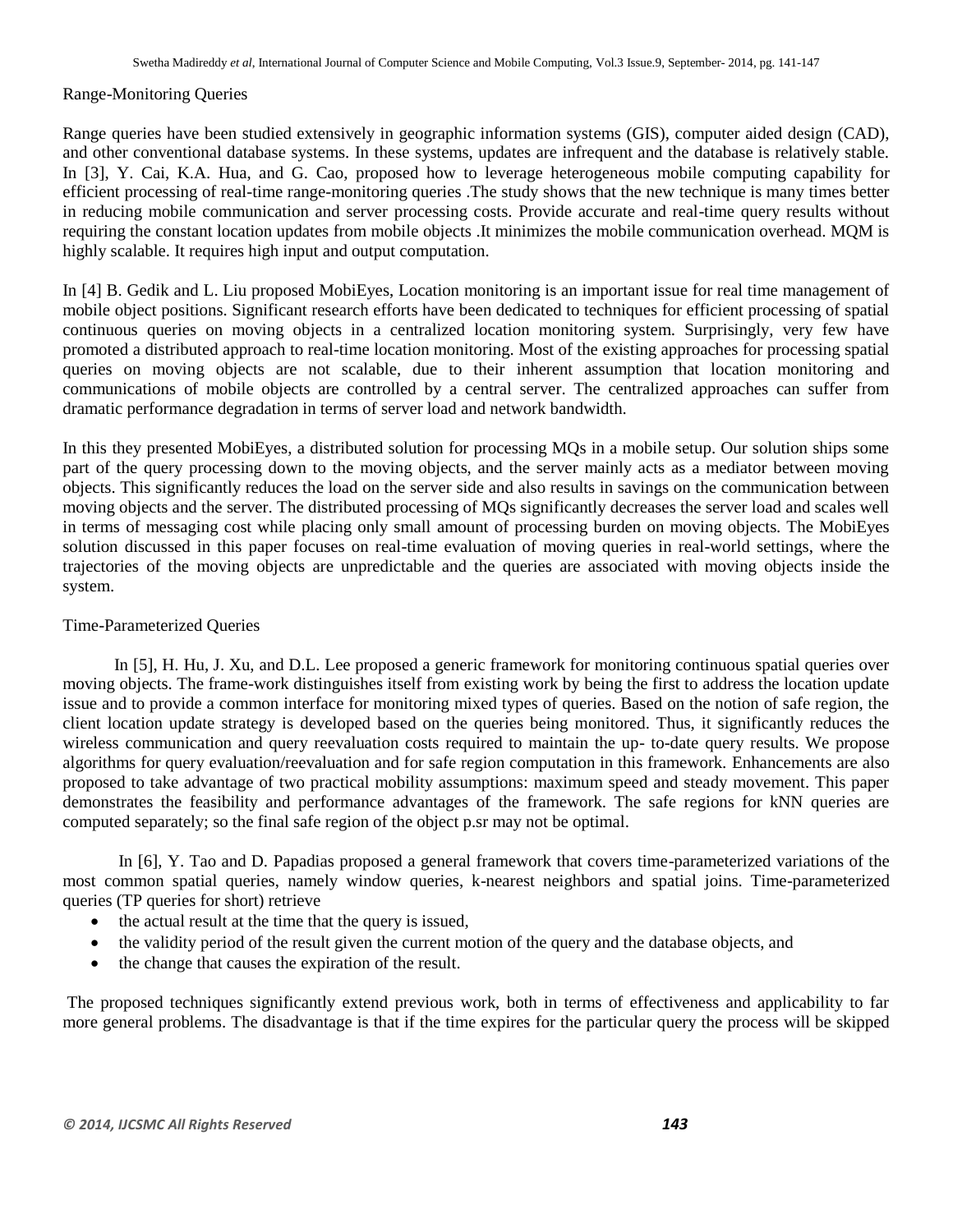out. In[7], S. Nutanong, R. Zhang, E. Tanin, and L. Kulik presented an incremental safe-region-based technique for answering MkNN queries, called the V\*-Diagram. A safe region is a set of points where the query point can move without changing the query answer. Voronoi diagram has low input and output and low computation costs compare with other method but it needs large amount of space. Objects location can be stored only in servers, so there will be congestion occurs.

In [8], L. Kulik and E. Tani presented a set of incremental algorithms that track the rank of the neighbors of a moving query point continuously. Nearest neighbor (NN) queries are a well investigated research topic. With the ubiquitous availability of location information for mobile devices, continuous nearest neighbor (CNN) queries have become a major research focus. An important variant of CNNs are continuous ranking queries that retrieve the rank of k neighbors of a moving object. A number of algorithms have been developed to efficiently find the nearest neighbors for a static query point. One way to derive an algorithm for a CNN query is to use a classical NN query algorithm: for each predetermined time or location update interval, a new NN query for a moving query point can be executed using one of the classical NN query algorithms. However, a repeated execution of the classical algorithms will not take advantage of the steps and the results of previously run NN queries.

In this paper, they presented a set of incremental algorithms that track the rank of the neighbors of a moving query point continuously. The positions of the neighbors are assumed to be fixed. We show that updates for such continuous rank queries can be performed in linear time for any arbitrary polygonal curve without any prior knowledge of the curve itself. For a moving query point, we introduced algorithms to track the ranks of sites without any prior knowledge about the trajectory of the query point. We defined a fixed rank region that determines the set of all those points for which the ranks of the sites do not change. This reduces the need for any query reprocessing and communication because in a fixed-rank region no updates are required. However, the algorithms did not adapt to cope with dynamic situations in which the sites as well as the query point are in motion.

#### Location-based Spatial Queries

Location-based spatial queries (LBSQs), which refer to a set of spatial queries that retrieve information based on mobile users' current locations. In the simplest approach, a user establishes a point-to-point communication with the server so that her queries can be answered on demand. In [9], W.-S. Ku, R. Zimmermann, and H. Wang presented a novel query processing technique that, while maintaining high scalability and accuracy, manages to reduce the latency considerably in answering location-based spatial queries. Our approach is based on peer-to-peer sharing, which enables us to process queries without delay at a mobile host by using query results cached in its neighboring mobile peers. The advantage of the broadcast model is that it is a scalable approach. By virtue of its peer-to-peer architecture, the method exhibits great scalability: the higher the mobile peer density, the more queries can be answered by peers. Therefore, the query access latency can be markedly decreased with the increase of clients. Its main limitation lies in its lack of security.

In [10], F.P. Tso, J. Teng, W. Jia, and D. Xuan, Proc presented an empirical study on the performance of mobile High Speed Packet Access (HSPA, a 3.5G cellular standard) networks in Hong Kong via extensive field tests. It means includes all possible information about the urban areas like trains, subways, and city buses. It is for finding the areas in various things like from land to sea and from ground (train) to subways. It concludes about is to find the locations, it has been monitored through the HSPA.HSPA identifies the bandwidth, time spending, throughput etc. HSPA monitors the location through the movement of node (object).The limitation is that communication characteristics in HSPA transitional regions are very complicated so more intelligent handoff algorithms are needed for seamless service provisioning. Heavy network traffics will occur in the wireless environment.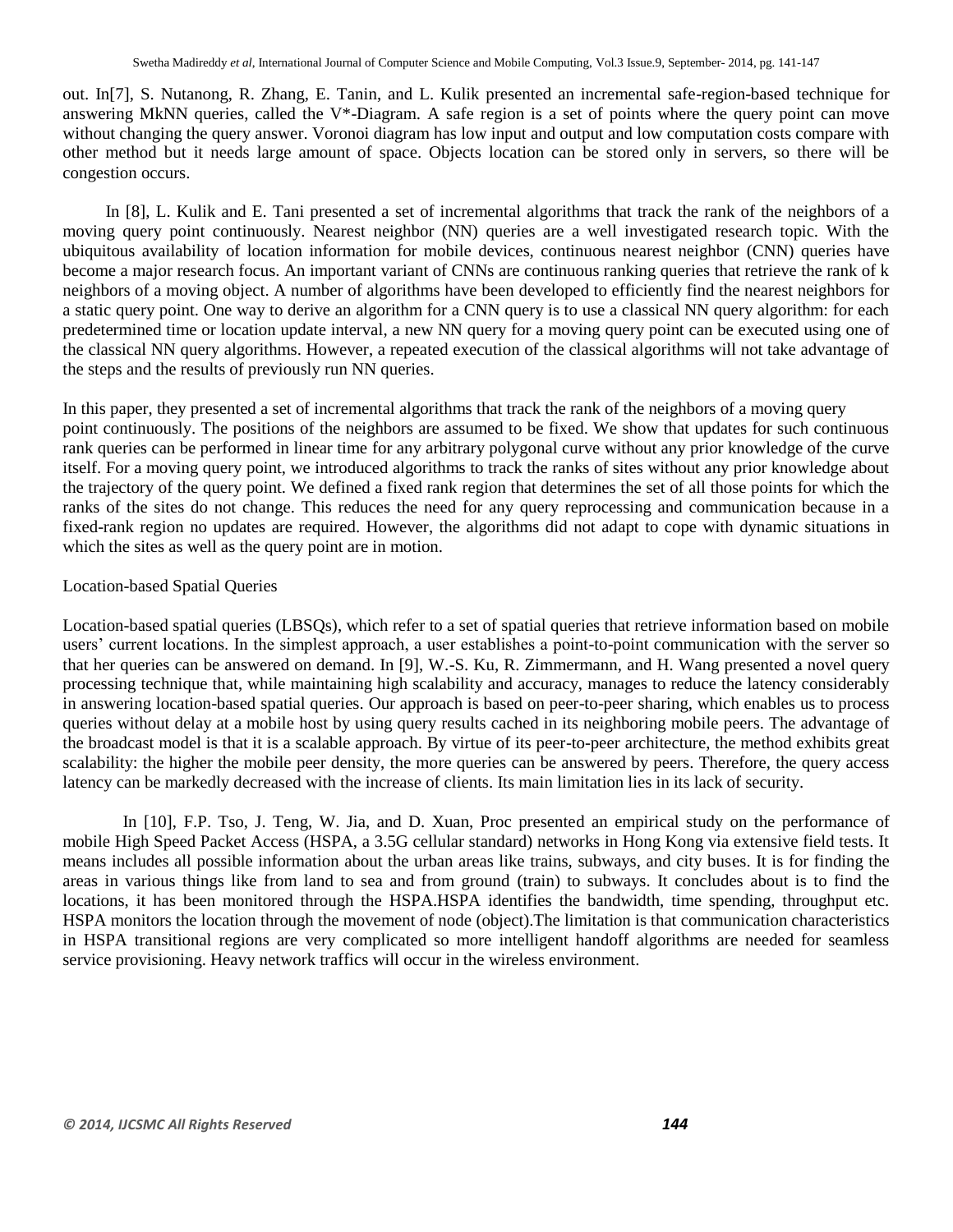#### **III. PROXY BASED APPROACH**

A proxy builds EVRs of NN queries and EWVs of window queries based on NN query history and available data objects, respectively. The proxy maintains an object cache and two index structures: an EVR-tree for NN queries and a grid index for window queries. The two index structures share the data objects in the object cache. A proxy server is a server (a computer system or an application) that acts as an intermediary for requests from clients seeking resources from other servers. A client connects to the proxy server, requesting some service, such as a file, connection, web page, or other resource available from a different server and the proxy server evaluates the request as a way to simplify and control its complexity. Proxy creates the Estimated Valid Regions (EVR) for mobile clients by extracting the location and temporal locality of location based queries.



Figure 1. Object cache, EVR-tree, and grid index

Figure 1 depicts the proposed system architecture for NN and window query processing. The system architecture consists of three parts: 1) an external LBS server, 2) deployed proxies, and 3) the mobile clients.

The LBS server is responsible for managing static data objects and answering the queries submitted by the proxies. Note that the LBS server can use any index structure (e.g., R-tree or grid index) to process spatial queries. The LBS server is assumed not to provide VRs. Each of the deployed proxies supervises one service area and provides EVRs of NN queries and EWVs (vector form of EVRs) of window queries for mobile clients in the service area. Each base station serves as an intermediate relay for queries and query results between mobile clients and the associated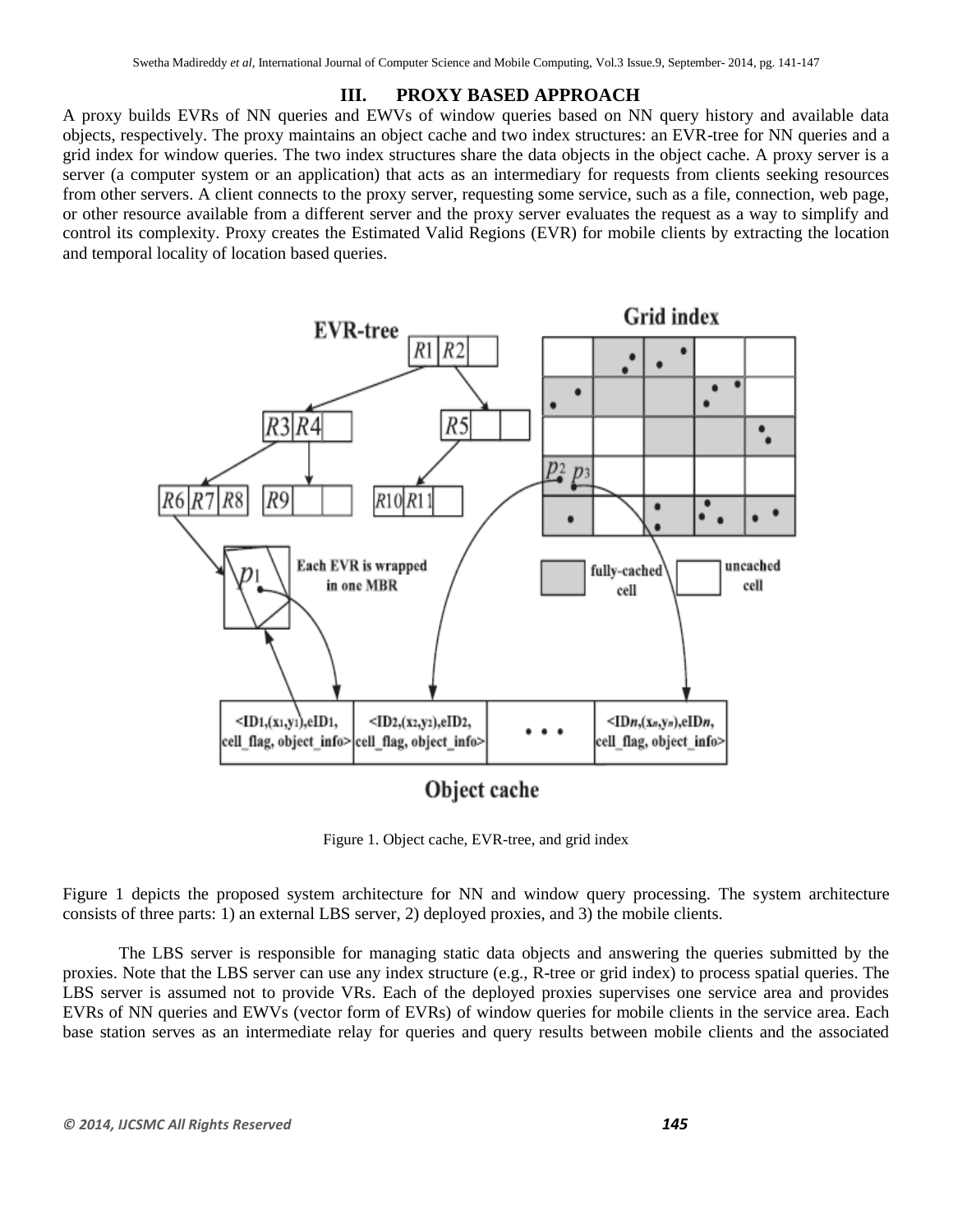proxy. A mobile client maintains a cache to store the query results and the corresponding EVRs. When client has a spatial query, the mobile device first examines whether the current location is in the EVR of the stored result. If so, the stored result remains valid and the mobile device directly shows it to the client. Otherwise, the mobile device submits the query, which is received and then forwarded by the base station, to the proxy. For the received query, the proxy will return the query result as well as the corresponding EVR to the client.





In Figure 2 the mobile clients' posts query in the mobile client query processing. If the mobile client has a spatial query, it examines the whether it has answer for that query. If it is found, it returns the answer; otherwise it has been posted to gateway based on the Estimated Valid Region cache. It is received by the gateway and it posts query to the proxy. In the query processing, it has been classified into two types. They are NN query and Window query. When the queries are posted, it is received by the gateway. Each gateway acts as an intermediate between query and query results between mobile clients and proxy. Gateway is used for forwarding the queries to the proxy. If proxy returns the result, it has been forwarded to the mobile clients.

A proxy builds EVRs of NN queries. It also builds EWVs of window queries. It is based on NN query history and available data objects, respectively. The proxy maintains an object cache and two index structures. They are EVRtree for NN queries and a grid index for window queries. In the proxy, it checks whether the query is in any EVR, if it found it return answers to the client .If the query is not found in the EVR, it the proxy attempts to answer the query with the grid index. The proxy extends the received NN query into a 2NN query with the same query location and submits the 2NN query to the LBS server. If it is correct, insert into the cache otherwise reinsertion process takes place.LBS server is nothing but a location based server. It keeps the large amount of location based queries in the static cache. In the LBS server, it has some input parameters such as node id, service, category, region, process.

We propose two algorithms for NN queries to improve EVR growth. It is also build effective EVR's when the cache size is small. In this paper, for window queries to represent the EVR's in the form of vectors called estimated window vectors(EWVs).It is used for estimating the larger valid regions. In distinctly, we use separate index structures namely EVR-tree and Grid index for NN and window queries. To increase the efficiency, we develop algorithms for